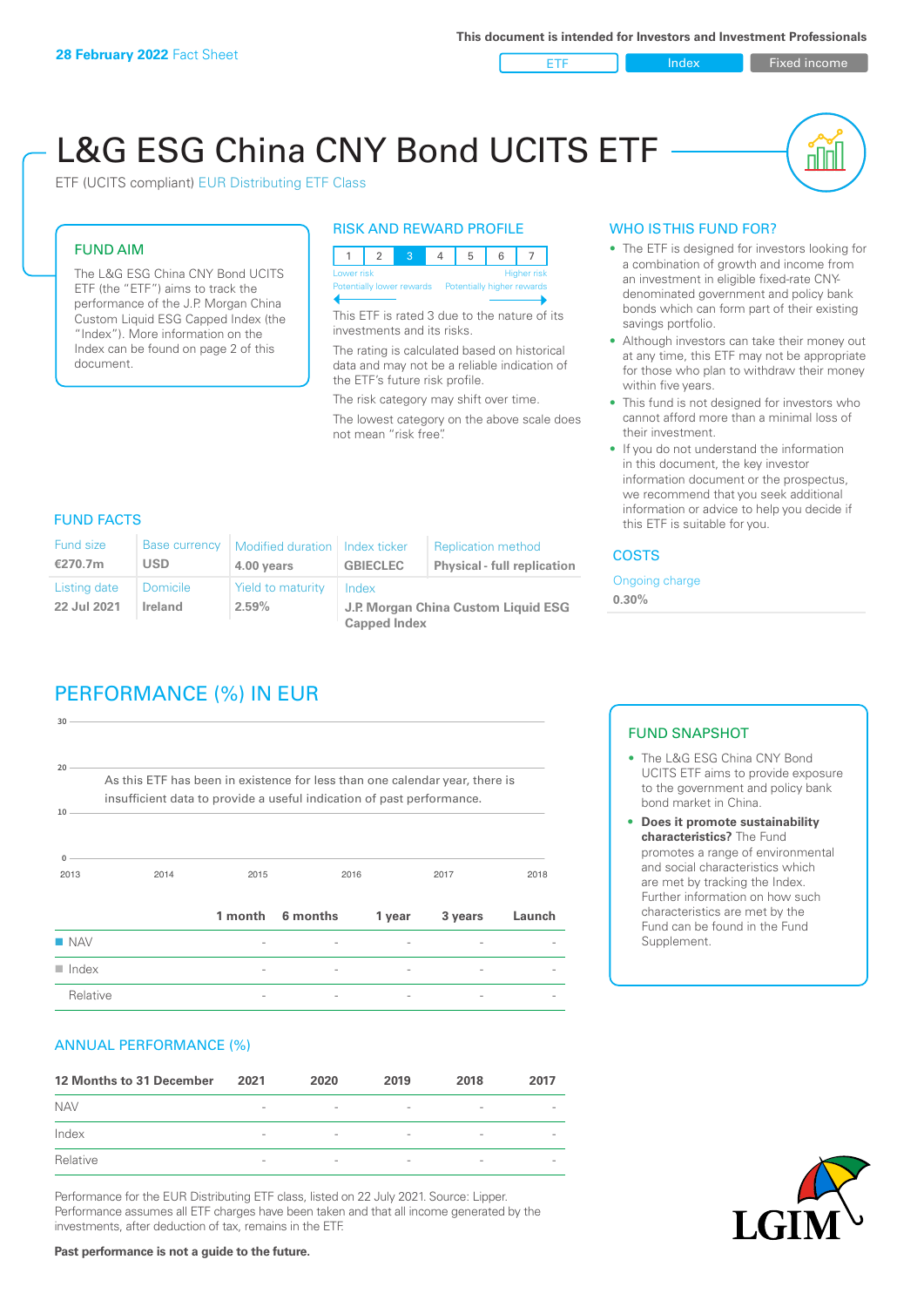### L&G ESG China CNY Bond UCITS ETF

ETF (UCITS compliant) EUR Distributing ETF Class

### PORTFOLIO BREAKDOWN

All data source LGIM unless otherwise stated. Totals may not sum due to rounding. In order to minimise transaction costs, the Fund will not always own all the assets that constitute the index and on occasion it will own assets that are not in the index. The number of fund holdings can also differ from the index due to corporate events and proxy holdings.

| <b>CURRENCY (%)</b> |  | <b>YEARSTO MATURITY (%)</b> |       | Top 10 holdings 17.7%<br>Rest of portfolio 82.3%<br>No. of holdings in ETF 154<br>No. of constituents in Index 160<br>TOP 10 HOLDINGS (%) |  |  |
|---------------------|--|-----------------------------|-------|-------------------------------------------------------------------------------------------------------------------------------------------|--|--|
|                     |  |                             |       |                                                                                                                                           |  |  |
|                     |  | <b>COUNTRY (%)</b><br>China | 100.0 |                                                                                                                                           |  |  |

#### INDEX DESCRIPTION

The Index aims to track the performance of eligible fixed-rate, bullet, CNY-denominated government and policy bank bonds. The index applies an ESG scoring and screening methodology to tilt toward issuers ranked higher on ESG criteria, and to underweight issuers that rank lower.

#### INDEX FUND MANAGEMENT TEAM



The Index Fund Management team comprises 25 fund managers, supported by two analysts. Management oversight is provided by the Global Head of Index Funds. The team has average industry experience of 15 years, of which seven years has been at LGIM, and is focused on achieving the equally important objectives of close tracking and maximising returns.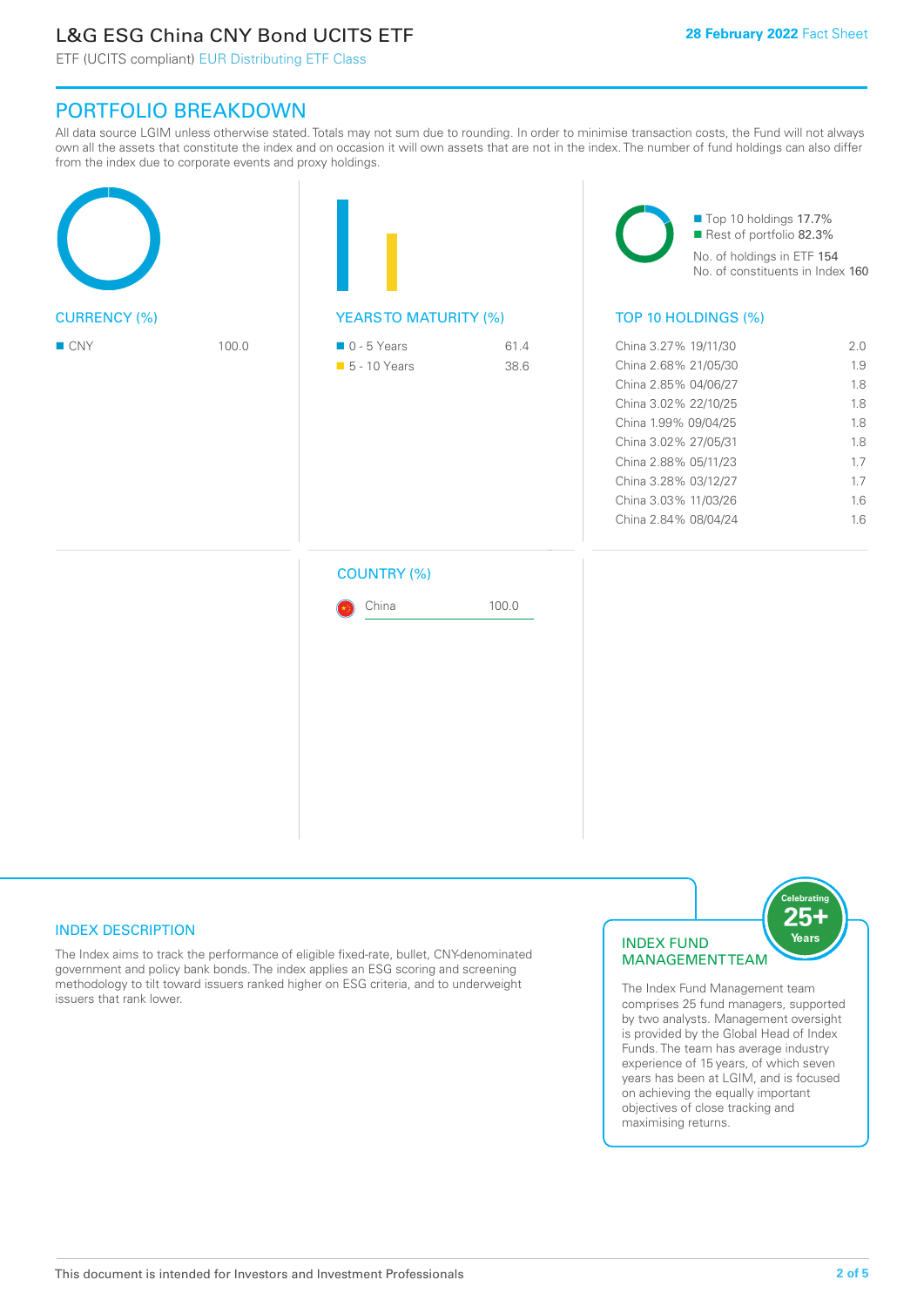## L&G ESG China CNY Bond UCITS ETF

ETF (UCITS compliant) EUR Distributing ETF Class

#### KEY RISKS

- The value of an investment and any income taken from it is not guaranteed and can go down as well as up; you may not get back the amount you originally invested.
- An investment in the ETF involves a significant degree of risk. Any decision to invest should be based on the information contained in the relevant prospectus. Prospective investors should obtain their own independent accounting, tax and legal advice and should consult their own professional advisers to ascertain the suitability of the ETF as an investment.
- Investing in emerging market government and policy bank bonds will expose the ETF to any political, social and economic instability in the relevant countries. Investing in the Chinese Interbank Bond Market via Bond Connect is subject to regulatory risk. The governing rules and regulations of this regime may be subject to change with minimal notice and have the potential to be applied retrospectively. Any suspension imposed by the Chinese authorities on the trading of securities via Bond Connect would have adverse implications for the acquisition and disposition of the ETF's assets.
- Changes to interest rates will have a significant impact on bond prices and the ETF's value.
- If a bond issuer fails to make scheduled coupon payments or fails to repay the principal amount of a bond at maturity (i.e. is in "default"), this may significantly impact the ETF's value.
- Bond markets can be "illiquid" (i.e. have limited trading activity) which may mean that the ETF is not able to buy and sell bonds at fair prices.
- Third party service providers (such as counterparties entering into financial derivative instruments with the ETF or the ETF's depositary) may go bankrupt and fail to pay money due to the ETF or return property belonging to the ETF.
- If the Index provider stops calculating the Index or if the ETF's license to track the Index is terminated, the ETF may have to be closed.
- It may not always be possible to buy and sell ETF shares on a stock exchange or at prices closely reflecting the NAV.
- There is no capital guarantee or protection on the value of the ETF. Investors can lose all the capital invested in the ETF.
- Please refer to the "Risk Factors" section of the Issuer's Prospectus and the Fund Supplement.

For mo[re inf](https://www.lgimetf.com/)ormation, please refer to the key investor information document on our website M

#### TRADING INFORMATION

| Exchange       | <b>Currency ISIN</b> |              | <b>SEDOL</b> | <b>Ticker Bloomberg</b> |
|----------------|----------------------|--------------|--------------|-------------------------|
| Deutsche Börse | <b>FUR</b>           | IE000F472DU7 |              | BNR4R26 DRGE DRGE GY    |

The currency shown is the trading currency of the listing.



#### SPOTLIGHT ON LEGAL & GENERAL INVESTMENT MANAGEMENT

We are one of Europe's largest asset managers and a major global investor, with assets under management of £1,326.8 billion (as at 30 June 2021). We work with a wide range of global clients, including pension schemes, sovereign wealth funds, fund distributors and retail investors.

Source: LGIM internal data as at 30 June 2021. The AUM disclosed aggregates the assets managed by LGIM in the UK, LGIMA in the US and LGIM Asia in Hong Kong. The AUM includes the value of securities and derivatives positions.

#### COUNTRY REGISTRATION



**OR** United Kingdom

#### AVAILABILITY

| ISA eligible                    | Yes |
|---------------------------------|-----|
| SIPP eligible                   | Yes |
| <b>UK Fund Reporting Status</b> | Yes |

#### TO FIND OUT MORE



Call **0345 070 8684**



Email **fundsales@lgim.com**

Lines are open Monday to Friday 8.30am to 6.00pm. We may record and monitor calls. Call charges will vary.

#### **Index Disclaimer**

Information has been obtained from sources believed to be reliable but J.P. Morgan does not warrant its completeness or accuracy. The Index is used with permission. The Index may not be copied, used, or distributed without J.P. Morgan's prior written approval. Copyright 2021, J.P. Morgan Chase & Co. All rights reserved.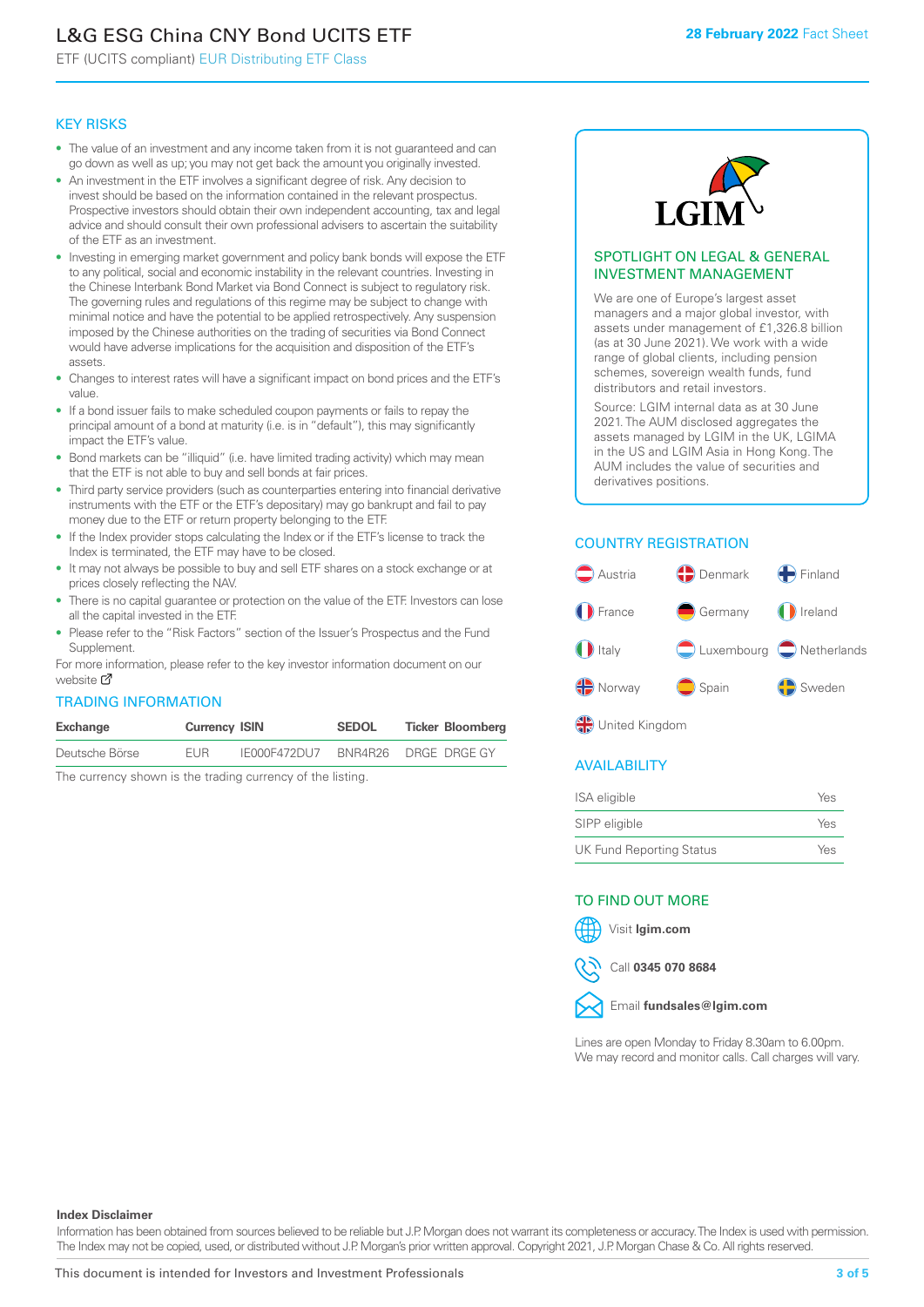## L&G ESG China CNY Bond UCITS ETF

ETF (UCITS compliant) EUR Distributing ETF Class

#### **Important Information**

A copy of the English version of the prospectus of the Fund is available on LGIM Fund Centre and may also be obtained from Legal & General Investment Management, 2 Dublin Landings, Office 1-W-131, North Dock, Dublin 1, Ireland. Where required under national rules, the key investor information document will also be available in the local language of the relevant EEA Member State. A summary of investor rights associated with an investment in the Fund shall be available from www. lgim.com/investor\_rights

We are also obliged to disclose that the Management Company has the right to terminate the arrangements made for marketing.

A decision may be taken at any time to terminate the arrangements made for the marketing of the Fund in any EEA Member State in which it is currently marketed. In such circumstances, Shareholders in the affected EEA Member State will be notified of this decision and will be provided with the opportunity to redeem their shareholding in the Fund free of any charges or deductions for at least 30 working days from the date of such notification.

This is a marketing communication. Please refer to the prospectus of the Fund and to the KIID before making any final investment decisions.

**In the United Kingdom and outside the European Economic Area,** this document is issued by Legal & General Investment Management Limited, authorised and regulated by the Financial Conduct Authority, No. 119272. Registered in England and Wales No. 02091894 with registered office at One Coleman Street, London, EC2R 5AA.

**In the European Economic Area,** this document is issued by LGIM Managers (Europe) Limited, authorised by the Central Bank of Ireland as a UCITS management company (pursuant to European Communities (Undertakings for Collective Investment in Transferable Securities) Regulations, 2011 (S.I. No. 352 of 2011), as amended) and as an alternative investment fund manager with "top up" permissions which enable the firm to carry out certain additional MiFID investment services (pursuant to the European Union (Alternative Investment Fund Managers) Regulations 2013 (S.I. No. 257 of 2013), as amended). Registered in Ireland with the Companies Registration Office (No. 609677). Registered Office: 70 Sir John Rogerson's Quay, Dublin, 2, Ireland. Regulated by the Central Bank of Ireland (No. C173733).

LGIM Managers (Europe) Limited operates a branch network in the European Economic Area, which is subject to supervision by the Central Bank of Ireland. In Italy, the branch office of LGIM Managers (Europe) Limited is subject to limited supervision by the Commissione Nazionale per le società e la Borsa ("CONSOB") and is registered with Banca d'Italia (no. 23978.0) with registered office at Via Uberto Visconti di Modrone, 15, 20122 Milan, (Companies' Register no. MI - 2557936). In Germany, the branch office of LGIM Managers (Europe) Limited is subject to limited supervision by the German Federal Financial Supervisory Authority ("BaFin"). In the Netherlands, the branch office of LGIM Managers (Europe) Limited is subject to limited supervision by the Dutch Authority for the Financial Markets ("AFM") and it is included in the register held by the AFM and registered with the trade register of the Chamber of Commerce under number 74481231. Details about the full extent of our relevant authorisations and permissions are available from us upon request. For further information on our products (including the product prospectuses), please visit our website.

The shares (the "Shares") discussed in this document are issued in relation to the relevant sub-fund (or share class(es) thereof) described in this document (together, the "Fund").

Copyright © 2022 Legal & General. This document is subject to copyright. Any unauthorised use is strictly prohibited. All rights are reserved.

**No investment advice:** We are required to clarify that we are not acting for you in any way in relation to the investment or investment activity to which this document relates. In particular, we will not provide any investment services to you and or advise you on the merits of, or make any recommendation to you in relation to, the terms of any transaction. None of our representatives are authorised to behave in any way which would lead you to believe otherwise. We are not, therefore, responsible for providing you with the protections afforded to some of our clients and you should seek your own independent legal, investment and tax or other advice as you see fit.

**United States information:** This document is not, and under no circumstances is to be construed as, an advertisement or any other step in furtherance of a public offering of shares in the United States or any province or territory thereof, where none of the Fund or the Shares are authorised or registered for distribution and where no prospectus of the Fund has been filed with any securities commission or regulatory authority. Neither this document nor any copy hereof should be taken, transmitted or distributed (directly or indirectly) into the United States. Neither the Fund nor any of the Shares have been or will be registered under the United States Securities Act of 1933 or the Investment Company Act of 1940 or qualified under any applicable state securities statutes.

**No guarantee of accuracy:** This document may contain independent market commentary prepared by us based on publicly available information. We do not warrant, guarantee or otherwise confirm the accuracy or correctness of any information contained herein and any opinions related to product or market activity may change. Any third party data providers used to source the information in this document make no warranties or claims of any kind relating to such data.

**Historical performance** is no indication of future performance: Any historical performance included in this document may be based on back testing. Back testing is the process of evaluating an investment strategy by applying it to historical data to simulate what the performance of such strategy would have been. However, back tested performance is purely hypothetical and is provided in this document solely for informational purposes. Back tested data does not represent actual performance and should not be interpreted as an indication of actual or future performance.

**No offer for sale:** The information contained in this document is neither an offer for sale nor a solicitation of an offer to buy securities. This document should not be used as the basis for any investment decision.

**Risk Warnings:** The Shares are products involving a significant degree of risk and may not be suitable for all types of investor. Any decision to invest should be based on the information contained in the prospectus of the Fund (or any supplements thereto) which includes, inter alia, information on certain risks associated with an investment. The price of any securities may go up or down and an investor may not get back the amount invested. Investors should only invest in a currency-hedged share class if they are willing to forego potential gains from appreciations in the currencies in which the Fund's assets are denominated against the currency of denomination of the relevant hedged share class. Currency hedging employed with respect to the hedged share classes aims to reduce currency risk rather than to eliminate it completely. Investors should also refer to the risk factor entitled "Currency" in the section of the Prospectus entitled "Risk Factors".

**Prospectus:** Investors should refer to the section entitled "Risk Factors" in the Fund's prospectus for further details of these and other risks associated with an investment in the Shares. The information in this document is designed solely for use in the relevant countries in which the Fund has been registered for public distribution and is not intended for residents of any other countries. The distribution of the prospectus and the offering, sale and delivery of Shares in other jurisdictions may be restricted by law.

**For United Kingdom investors:** The Fund is a recognised scheme under section 264 of the Financial Services and Markets Act 2000 and so the prospectus may be distributed to investors in the United Kingdom. Copies of all documents (i.e. the prospectus, the key investor information document, the latest annual audited report and financial statements and semi-annual unaudited report and financial statements and the constitution) are available in the United Kingdom from www.lgim.com.